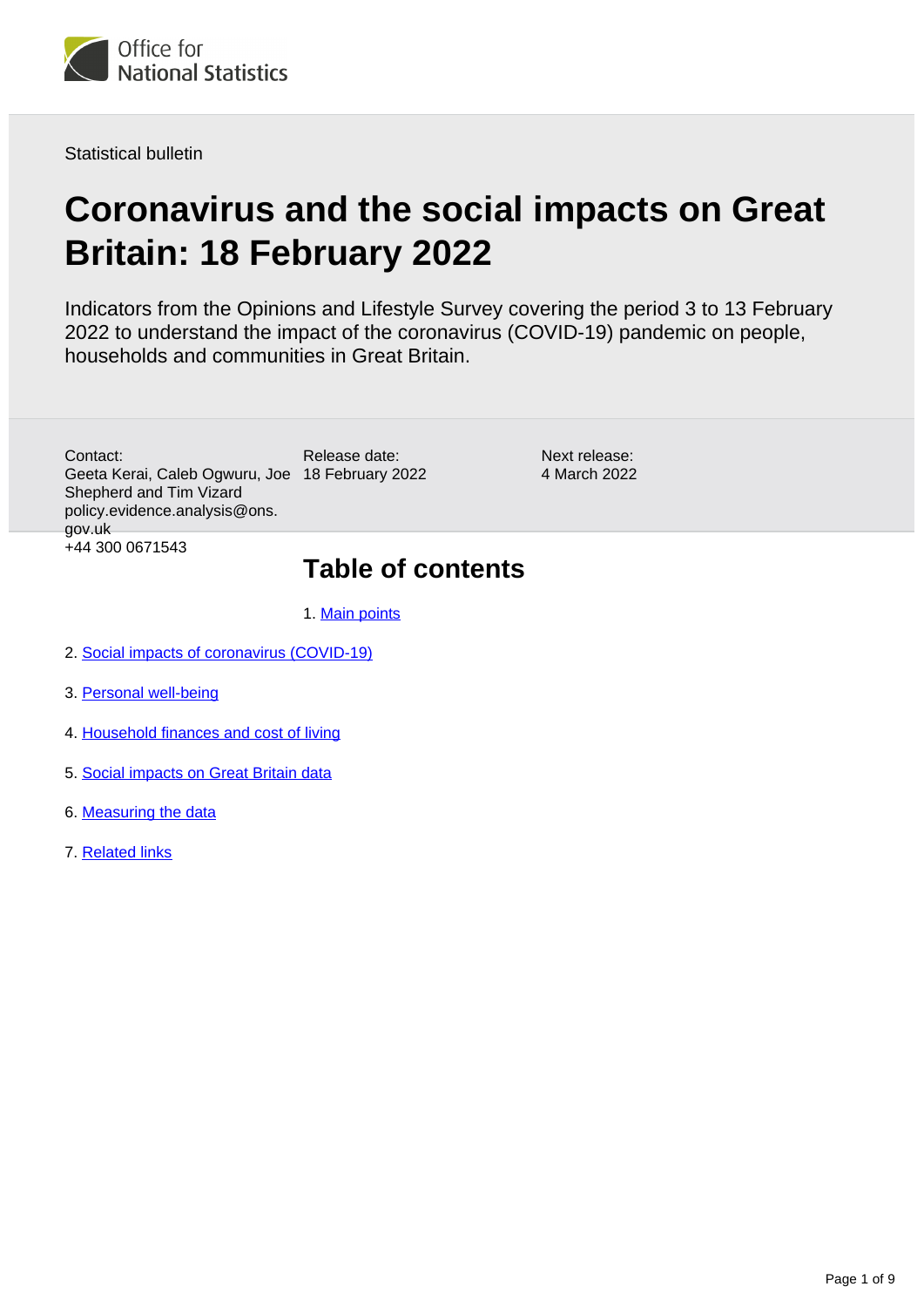## <span id="page-1-0"></span>**1 . Main points**

This period (3 to 13 February 2022) provides the first insights following the removal of Plan B restrictions in England, with restrictions also easing in Wales and Scotland. Following the easing of these restrictions, we have seen changes including:

- The proportion of working adults who only worked from home in the last 7 days decreased to 17% (22% in the previous period) with the proportion of working adults only travelling to work increasing to 54% from 48% in the previous period (19 to 30 January 2022).
- The use of face coverings in shops and on public transport has decreased with 77% of adults reporting always or often wearing face coverings while in shops (94% in the previous period) and 78% reporting wearing a face covering throughout the journey on public transport (90% in the previous period).
- Just over one-third (35%) of adults reported always or often maintaining social distancing (44% in the previous period); this is the lowest proportion of adults reporting maintaining social distancing since data collection on this measure started in September 2020.
- Around half of adults (49%) reported they had taken a rapid lateral flow test in the past seven days, decreasing slightly from 53% of adults in the previous period.
- The proportion of adults who reported that they had difficulty getting a rapid lateral flow test in the past seven days has continued to fall (2% compared with 9% in the previous period).
- The proportion of adults reporting that they were worried or somewhat worried about the effect of coronavirus (COVID-19) on their lives decreased to around 4 in 10 (43%), continuing the gradual decrease from 66% in the Christmas period (15 December 2021 to 3 January 2022) while also being the lowest proportion since October 2021.

In this period, we also found an increase in concerns about the cost of living:

- Over three-quarters of adults (76%) reported that their cost of living had increased (69% in the previous period, 62% when we first asked this in the period 3 to 14 November 2021).
- Among these adults, the most common reasons reported for this was an increase in the price of food (90%), an increase in gas or electricity bills (77%) and an increase in the price of fuel (69%).
- The most common actions taken by those who said their cost of living had increased were to reduce spending on non-essentials (49%), shop around more (36%), use less fuel such as gas or electricity at home (35%) and reduce spending on food shopping and essentials (31%).

Estimates included in this release are based on data collected between 3 and 13 February 2022, the first period after Plan B measures were removed in England on the 27 January 2022. The latest information and guidance for England, Wales, and Scotland can be found on the [gov.uk](https://www.gov.uk/coronavirus) website.

## <span id="page-1-1"></span>**2 . Social impacts of coronavirus (COVID-19)**

Estimates in this release are based on data collected between 3 and 13 February 2022 ("the latest period"). This is the first period after Plan B measures requiring mandatory use of face coverings in indoor settings, COVID-19 pass certification to gain entry to venues and events and advice to work from home where possible, were removed in England (from 27 January 2022).

This section provides the latest estimates of compliance with such preventative measures to this point, as well as showing how this may have changed over a longer time period (Figure 1).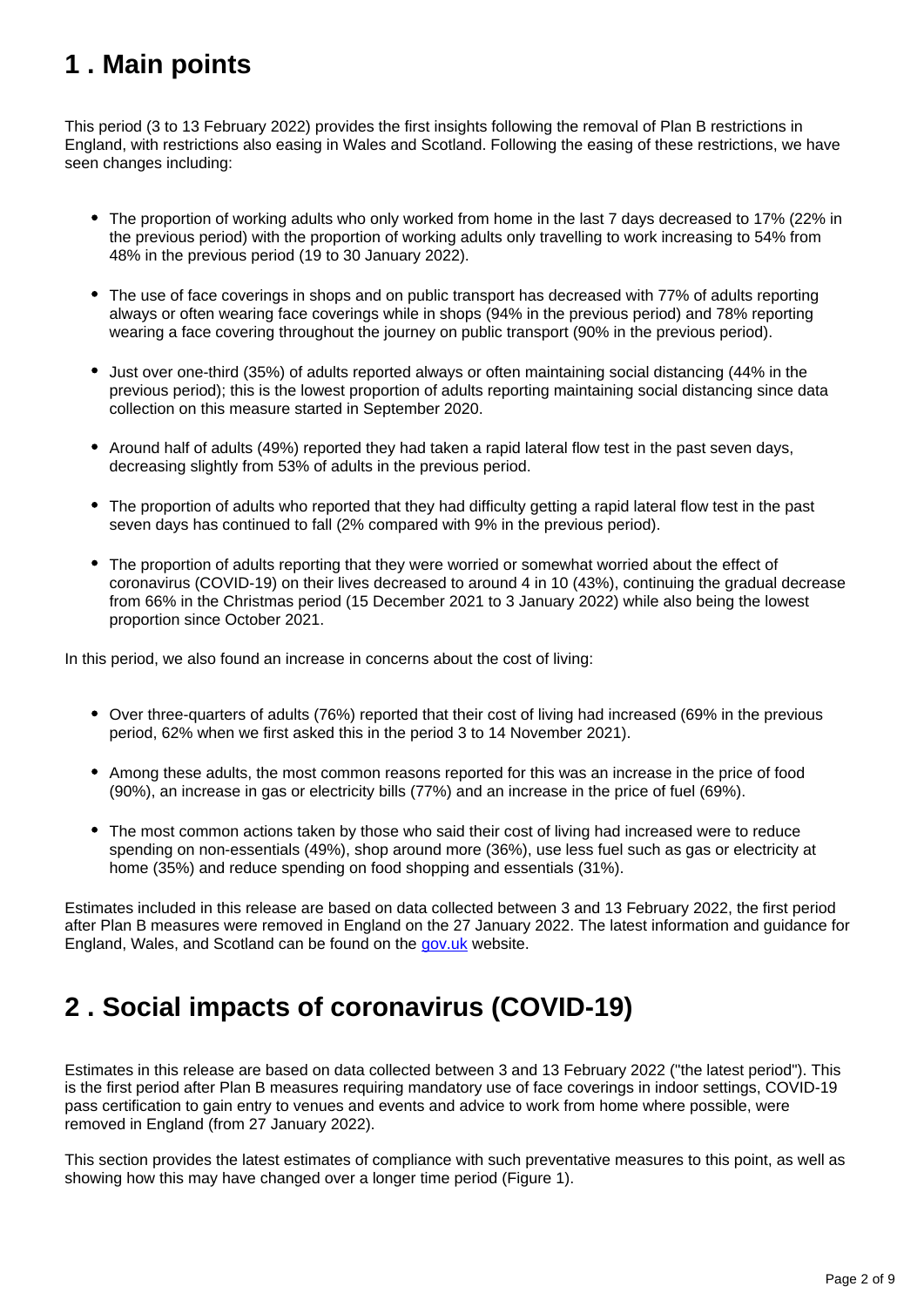#### **Figure 1: Impacts of preventative measures on behaviours**

Percentage of adults practising preventative measures to slow the spread of coronavirus, Great Britain, January 2021 to February 2022

#### **Notes**

- 1. COVID-19 measures referenced in annotations refer to those in England only, although the chart presents Great Britain estimates. Please note that similar measures were used in Wales and Scotland.
- 2. The questions regarding the measures "Taken a rapid lateral flow test in the past seven days" and "Covid passes" were first asked in the period 20 to 31 October 2021.

#### **Download the data**

#### [.xlsx](https://www.ons.gov.uk/visualisations/dvc1820/fig1/datadownload.xlsx)

### **Face coverings**

In the latest period, 88% of adults reported they wore a face covering when outside their home in the past seven days (95% in the previous period, 19 to 30 January 2022). This decline follows the removal of Plan B measures in England and is the lowest proportion since the period 18 to 28 November 2021 (84%).

More than three-quarters of adults (77%) reported they had often or always worn a face covering when they went shopping in the past seven days, down from 94% in the previous period. Among adults who used public transport, 78% of adults said they wore a face covering for their whole journey in the past seven days, down from 90% in the previous period.

### **Social distancing**

Around one-third (35%) of adults reported they always or often maintained social distancing when outside their home in the past seven days (44% in the previous period), the lowest proportion since data collection on this measure started in September 2020. This comes after an increase in the proportion of adults reporting they always or often maintained social distancing during the Christmas period (15 December 2021 to 3 January 2022).

### **COVID passes**

Around 1 in 14 (7%) adults reported they had been asked to show proof of a COVID-19 vaccination or a recent negative COVID-19 test in the past seven days to be let into a venue or an event (8% in the previous period).

These proportions have remained relatively stable since these data were first collected at the end of October 2021.

### **Lateral flow testing**

Around half of adults (49%) reported they had taken a rapid lateral flow test in the past seven days compared with 53% in the previous period. This follows an increase in lateral flow testing reported in late 2021, following the emergence of the Omicron variant, with 61% of adults reporting that they took a rapid lateral flow test in the period 6 to 16 January 2022.

The proportion of adults reporting difficulties getting a rapid lateral flow test decreased to 1 in 50 (2%) from around 1 in 10 (9%) in the previous period, continuing a gradual decrease from 22% in the period 6 to 16 January 2022.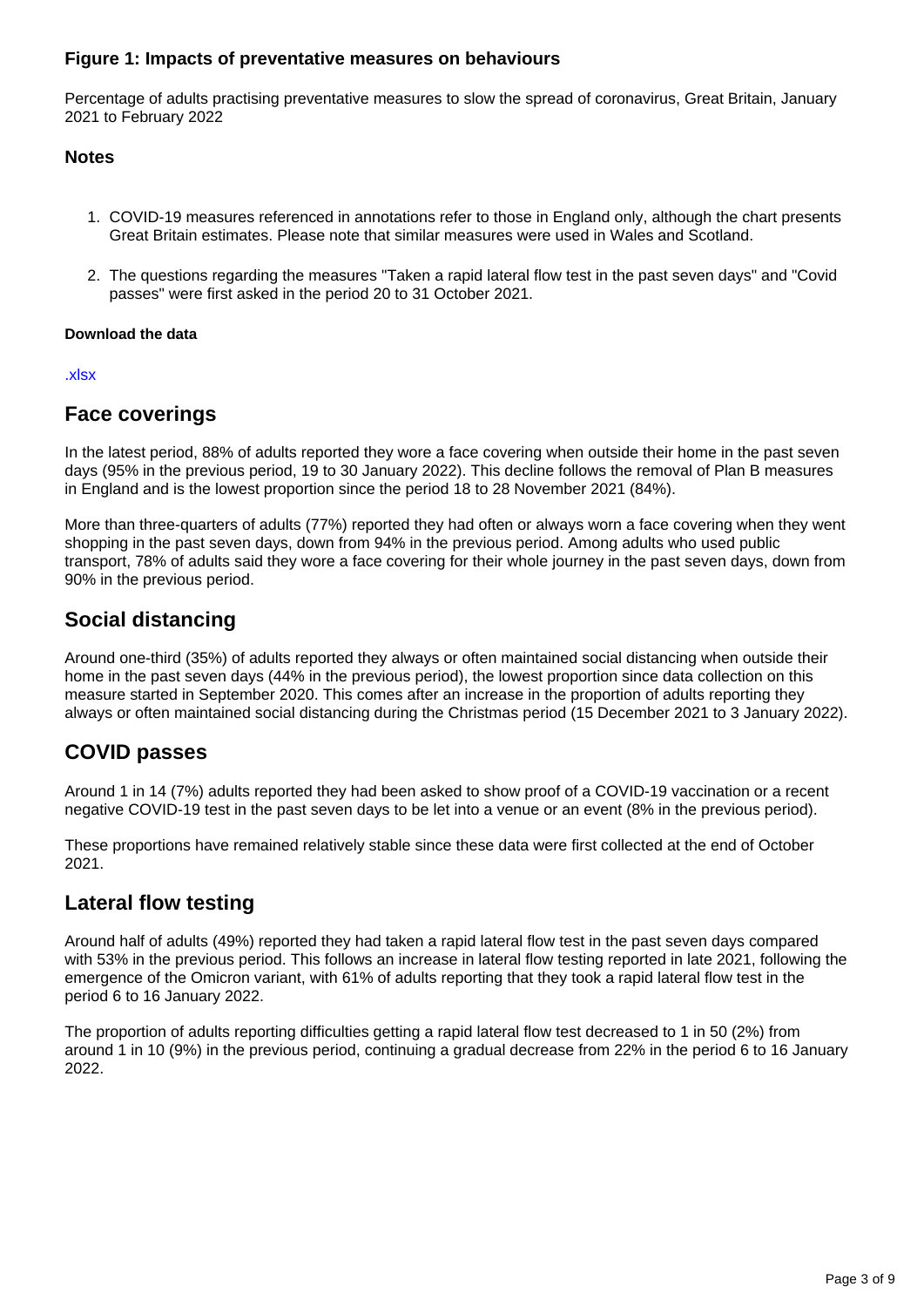### **Self-isolation**

The rules regarding self-isolation have been changing recently in [England](https://www.gov.uk/government/publications/covid-19-stay-at-home-guidance/stay-at-home-guidance-for-households-with-possible-coronavirus-covid-19-infection), [Wales](https://gov.wales/self-isolation) and [Scotland](https://www.nhsinform.scot/illnesses-and-conditions/infections-and-poisoning/coronavirus-covid-19/test-and-protect/coronavirus-covid-19-guidance-for-households-with-possible-coronavirus-infection).

The proportion of adults in Great Britain who reported self-isolating in the past seven days remained at 5% in the latest period, the same as in the previous period.

The main reasons adults reported for self-isolating were:

- they had tested positive for COVID-19 (63%)
- they had COVID-19 symptoms (22%)
- they had been in contact with someone who had tested positive for COVID-19 (21%)

Most adults (89% in this and the previous period) reported they could self-isolate for a period of 10 days if they had to. Among those who reported they would be unable to self-isolate, as well as those who reported they did not know or preferred not to say, the main reasons were:

- they needed to leave the house to buy essentials (50%)
- it would negatively affect their mental health (40%)
- they could not afford to miss work (37%)

### **Location of work**

Figure 2 shows the longer-term trend of location of work in Great Britain since January 2021.

Following the end of Plan B measures, the percentage of working adults working from home has decreased to 17% in the latest period. This comes after the increase in the percentage of working adults working from home while Plan B measures were in place in England (10 December 2021 to 27 January 2022).

#### **Figure 2: Around 1 in 6 (17%) reported working from home only in the past seven days**

Percentage of working adults, Great Britain, January 2021 to February 2022

#### **Notes:**

- 1. Question: "In the past seven days, have you worked from home because of the coronavirus (COVID-19) outbreak?".
- 2. Base: Working adults.
- 3. COVID-19 measures referenced in annotations refer to those in England only, although the chart presents Great Britain estimates. Please note that similar measures were used in Wales and Scotland.

#### **Download the data**

#### [.xlsx](https://www.ons.gov.uk/visualisations/dvc1820/fig2/datadownload.xlsx)

Among working adults in this latest period: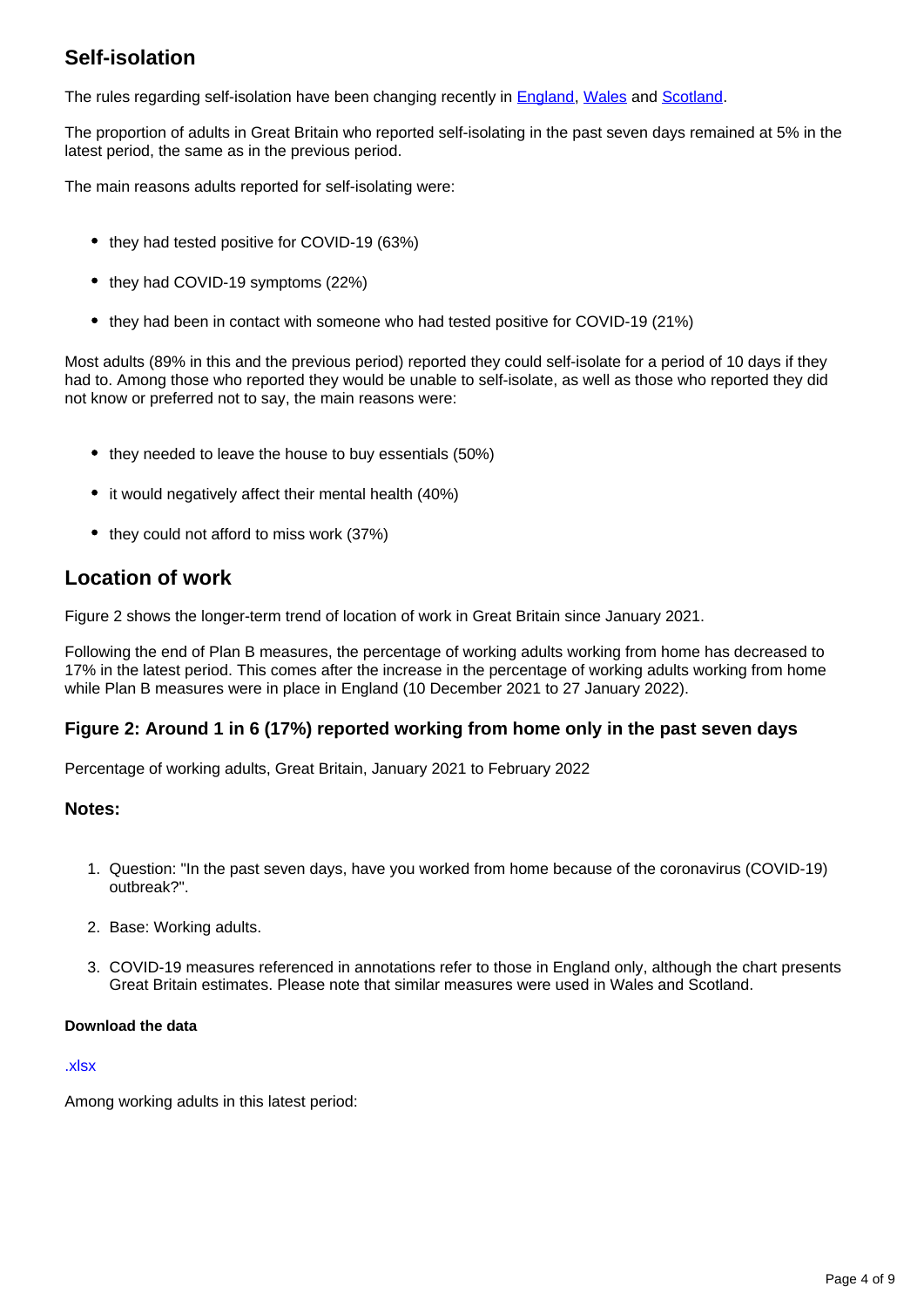- around 1 in 6 (17%) reported working from home only in the past seven days (22% in the previous period)
- more than half (54%) reported travelling to work only in the past seven days (48% in the previous period)
- just over 1 in 10 (13%) reported both working from home and travelling to work in the past seven days (same as in the previous period)
- around one-third (32%) reported that, compared with before the coronavirus pandemic, they are more likely to work from home if they have a cold (33% in the previous period)

## <span id="page-4-0"></span>**3 . Personal well-being**

Around 4 in 10 adults (43%) reported they were very or somewhat worried about the effect of the coronavirus (COVID-19) pandemic on their lives right now. This has decreased since the previous period when around half (52%) of adults reported this and continues a gradual decrease from 66% in the Christmas period (15 December 2021 to 3 January 2022). This is also the lowest proportion since 42% of adults reported they were very or somewhat worried in October 2021.

Following a worsening of personal well-being scores in early January, personal well-being scores remained relatively stable:

- life satisfaction (6.9 in this period; 6.9 in previous period)
- feeling that the things done in life are worthwhile (7.2 in this period; 7.3 in the previous period)
- happiness (6.9 in this period; 6.9 in the previous period)
- anxiety (4.0 in this period: 3.9 in the previous period)

#### **Figure 3: Levels of personal well-being have remained relatively stable**

Adults in Great Britain, March 2020 to February 2022

#### **Notes:**

- 1. Questions: "Overall, how satisfied are you with your life nowadays?", "Overall, to what extent do you feel that the things you do in your life are worthwhile?", "Overall, how happy did you feel yesterday?" and "Overall, how anxious did you feel yesterday?".
- 2. These questions are answered on a scale of 0 to 10, where 0 is "not at all" and 10 is "completely".
- 3. Base: all adults.

#### **Download the data**

[.xlsx](https://www.ons.gov.uk/visualisations/dvc1820/fig3/datadownload.xlsx)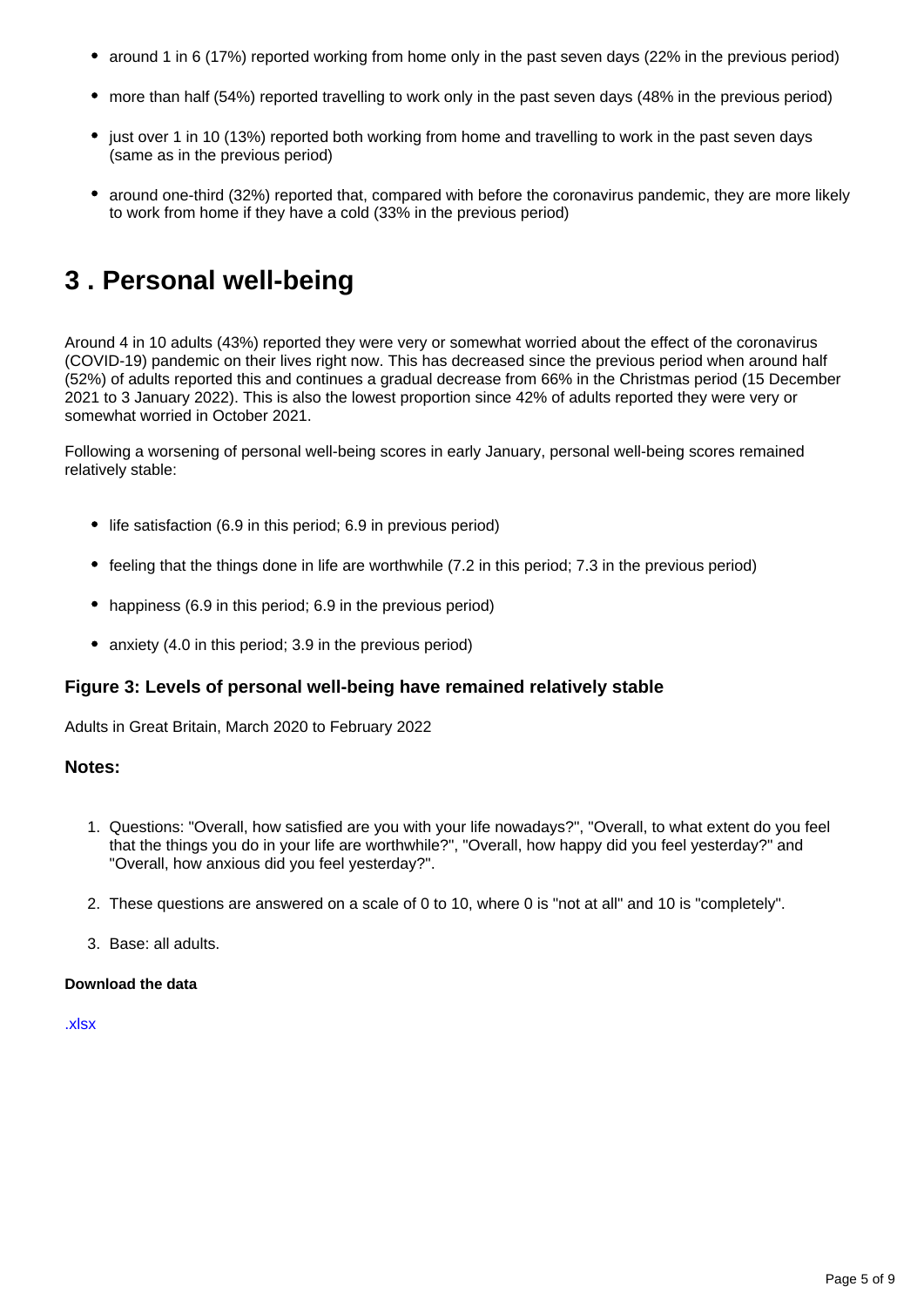## <span id="page-5-0"></span>**4 . Household finances and cost of living**

When asked how the coronavirus (COVID-19) pandemic was affecting their life in the past seven days, 15% of adults reported their household finances were being affected (17% in the previous period).

We asked adults about changes in their cost of living over the last month, with 76% reporting their cost of living had increased (69% in the previous period; 62% when we first asked this in the period 3 to 13 November 2021).

The most common reasons reported by adults who said their cost of living had increased were: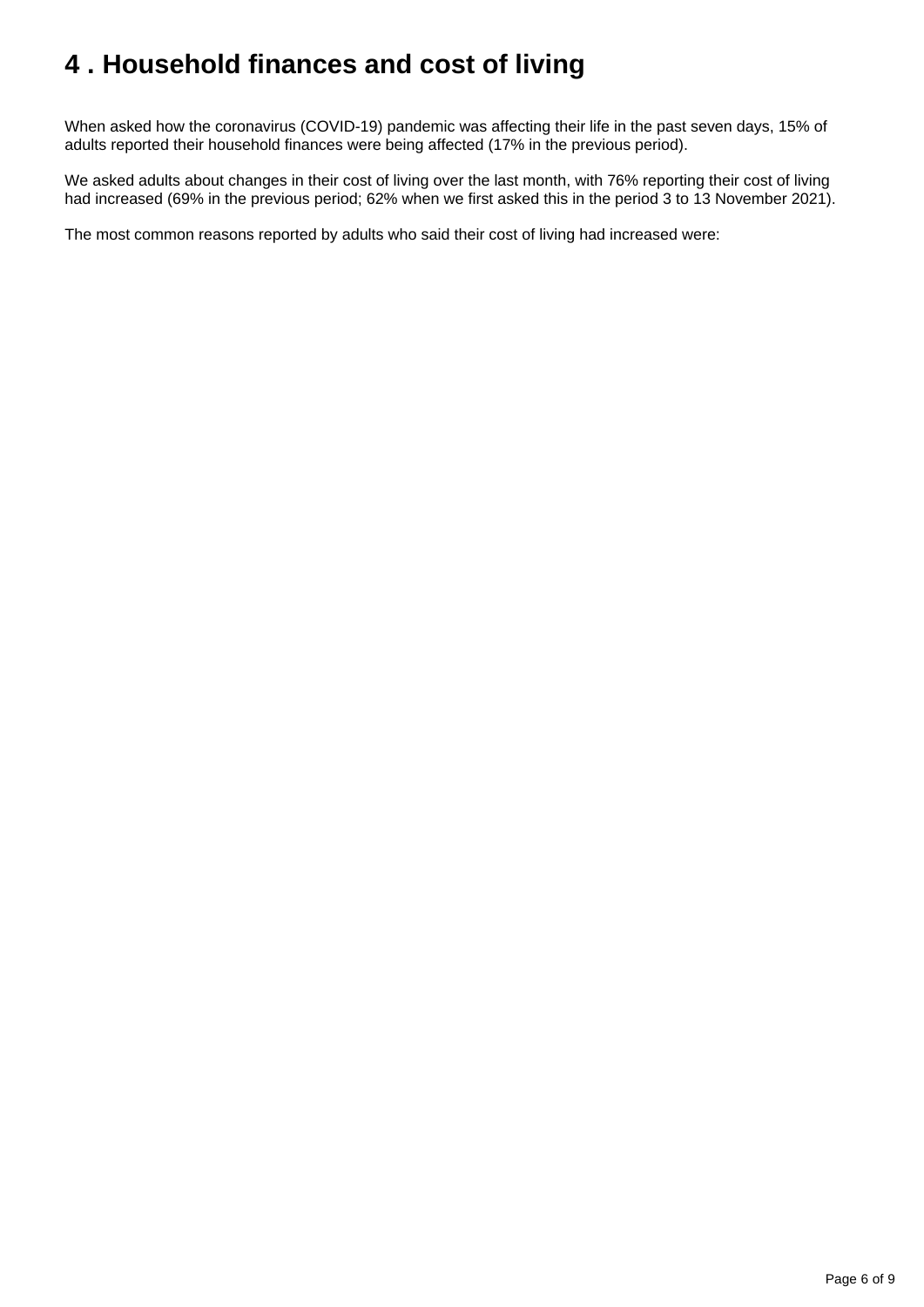- an increase in the price of food shopping (90%; 89% in the previous period)
- an increase in gas or electricity bills (77%; 80% in the previous period)
- an increase in the price of fuel (69%; 68% in the previous period)

#### **Figure 4: Reported by 9 in 10 (90%) adults, an increase in the price of food shopping was the most common reason for their cost of living increasing over the past month**

Figure 4: Reported by 9 in 10 (90%) adults, an increase in the price of food shopping was the most common reason for their cost of living increasing over the past month



#### **Source: Office for National Statistics – Opinions and Lifestyle Survey (OPN)**

#### **Notes:**

- 1. Question: "Over the last month, for what reasons has your cost of living increased?".
- 2. Base: Adults who reported their cost of living had increased over the last month.
- 3. Respondents were able to choose more than one option.

The most common actions taken because of an increase in the cost of living were: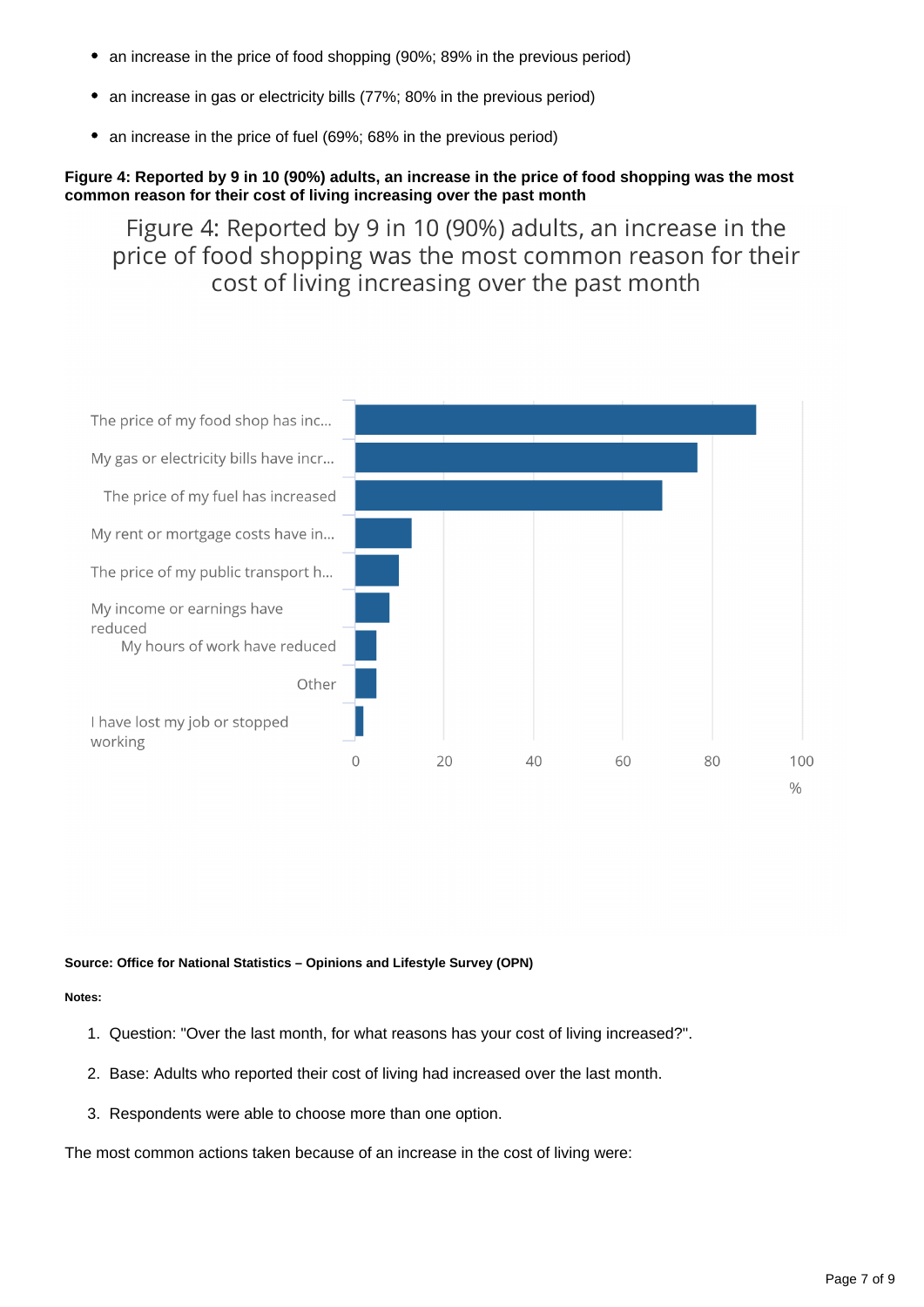- spending less on non-essentials (49%)
- shopping around more (36%)
- using less fuel such as gas or electricity at home (35%)
- spending less on food shopping and essentials (31%)

When asked about their financial situation, less than 6 in 10 (57%) adults reported they were able to pay an unexpected but necessary expense of £850 (60% in the previous period).

It should be noted that there are strong seasonal spending patterns relating to gas and electricity that may affect the results presented in this section. For more information on this and recent price rises for gas and electricity please see the latest [Consumer price statisticsf](https://www.ons.gov.uk/economy/inflationandpriceindices/bulletins/consumerpriceinflation/january2022)or January 2022.

Further demographic breakdowns of these estimates are available within the accompanyin[gdatasets](https://www.ons.gov.uk/peoplepopulationandcommunity/healthandsocialcare/healthandwellbeing/bulletins/coronavirusandthesocialimpactsongreatbritain/19november2021/relateddata).

## <span id="page-7-0"></span>**5 . Social impacts on Great Britain data**

[Coronavirus and the social impacts on Great Britain](https://www.ons.gov.uk/peoplepopulationandcommunity/healthandsocialcare/healthandwellbeing/datasets/coronavirusandthesocialimpactsongreatbritaindata)

Dataset | Released 18 February 2022

Indicators from the Opinions and Lifestyle Survey (OPN) to understand the impact of the coronavirus (COVID-19) pandemic on people, households and communities in Great Britain. Includes breakdowns by age, sex and region.

[Coronavirus and the social impacts on Great Britain: Personal experience of shortage of goods](https://www.ons.gov.uk/peoplepopulationandcommunity/healthandsocialcare/conditionsanddiseases/datasets/coronavirusandthesocialimpactsongreatbritainpersonalexperienceofshortageofgoods)

Dataset | Released on 18 February 2022

Data from the Opinions and Lifestyle Survey (OPN) on whether people experienced shortage of goods such as food, medicine and fuel when shopping.

[Coronavirus and the social impacts on Great Britain: Household finances](https://www.ons.gov.uk/peoplepopulationandcommunity/healthandsocialcare/healthandwellbeing/datasets/coronavirusandthesocialimpactsongreatbritainhouseholdfinances)

Dataset | Released on 18 February 2022

Data from the Opinions and Lifestyle Survey (OPN) on the way in which people report the COVID-19 pandemic has affected their household finances in the past seven days, if people report their costs of living has changed in the last month and why, and on people's financial situation in the last month.

### <span id="page-7-1"></span>**6 . Measuring the data**

This release contains data and indicators from a module being undertaken through the Office for National Statistics' (ONS') Opinions and Lifestyle Survey (OPN) to understand the impact of the coronavirus (COVID-19) pandemic on British society.

Breakdowns by age, sex, region and country, including [confidence intervals](https://www.ons.gov.uk/methodology/methodologytopicsandstatisticalconcepts/uncertaintyandhowwemeasureit#confidence-interval) for the estimates, are contained in the [Coronavirus and the social impacts on Great Britain dataset.](https://www.ons.gov.uk/peoplepopulationandcommunity/healthandsocialcare/healthandwellbeing/datasets/coronavirusandthesocialimpactsongreatbritaindata)

Where changes in results from previous weeks are presented in this bulletin, associated confidence intervals should be used to assess the [statistical significance](https://www.ons.gov.uk/methodology/methodologytopicsandstatisticalconcepts/uncertaintyandhowwemeasureit#statistical-significance) of the differences.